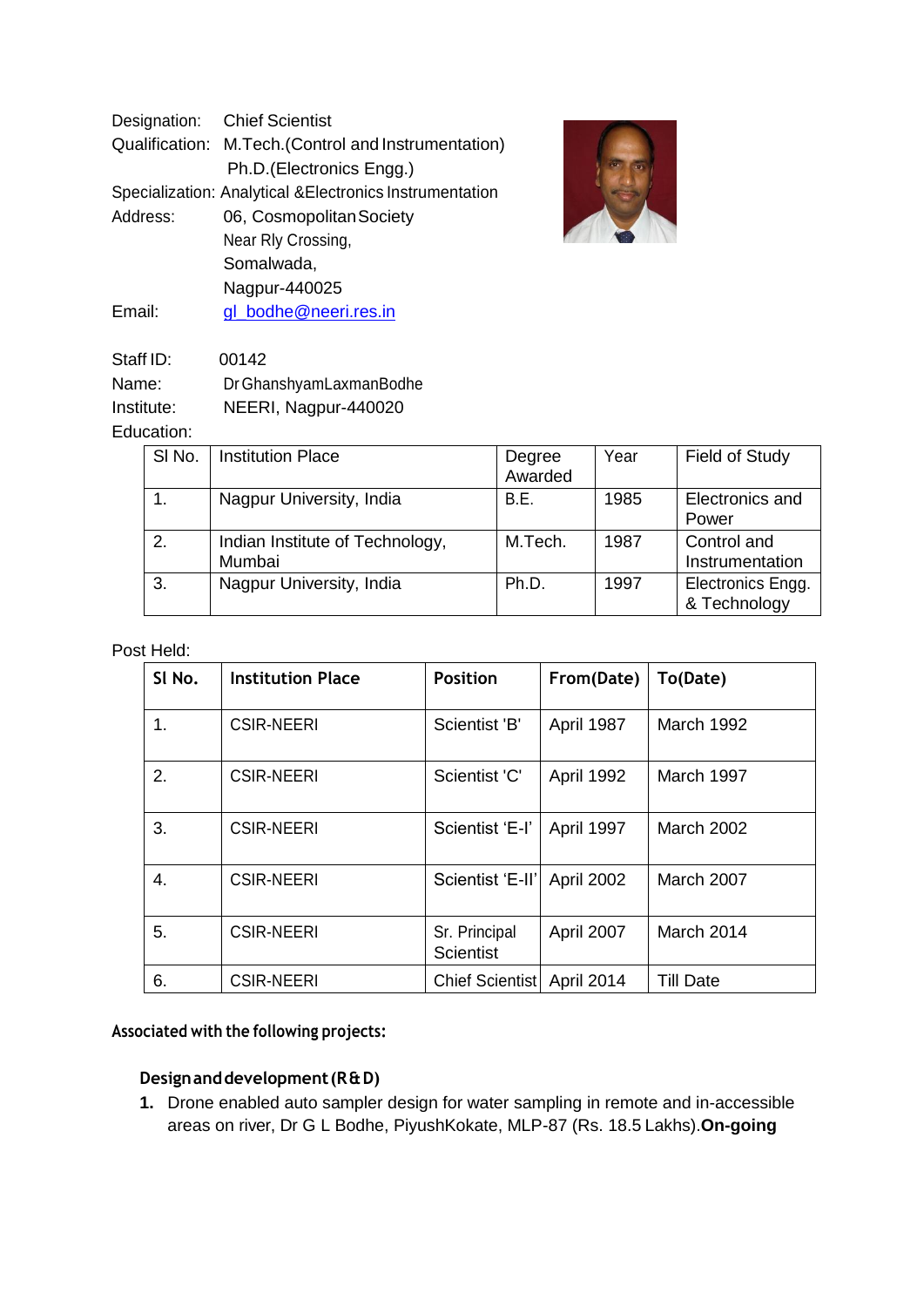- 2. "Analysis of active ingredients in BHC, Lindane, Methyl Parathion and Dimethoate pesticides"", sponsored by MP State Agro Industries Development CorporationLtd, Bhopal, Pl: Dr G L Bodhe (Rs. 14.6 Lakhs)( Feb 2015-March 2016).
- 3. Development of real time wireless embedded multi-sensor system for monitoring and analyzing WQ parameters, Sponsored by XIIth FYP(Rs.24.5Lakhs) (2013-2015)
- 4. Nano-device for sensing pathogenic viruses in drinking water, Sponsored by XIIth FYP (2013-2015)
- 5. Study of bacterial disinfection by using VUV/UV excimer source, Sponsored by CSIR (ILP 0011), in collaboration with CSIR-CEERI, Pilani, 2011-2013.
- 6. Development of Compact Radio-photo-luminescent Phosphor Discs & Reader System, DRDO, Defence Research Laboratory, Jodhpur, 2009 – 2012
- 7. Development and mass scale production of Phosphors for dosimetric applications, BARC, Mumbai, 2009 – 2012
- 8. Development of portable digital kit for field measurement of Arsenic –SIP16(3.4), 2007- 2012

## **EIA projects (Noise monitoring and prediction)**

- 1. Carrying capacity study of mines in Keonjhar, Mayurbhanj and Sundergarh districts of ODISA, Sponsored by MOEF, Govt. of India. (2014-18, Ongoing)
- 2. EIA Harihar Alloys Pvt Ltd), Trichy (2016)
- 3. Comprehensive EIRA Study for Proposed Port Phase II, Extension of Breakwater at Chhara Village in Kodinar Taluka, GirSomnath Dist. of Gujarat (Cat. A), 2013-15
- 4. Comprehensive EIRA Study for Proposed 10 MMTPA LNG Terminal at Chhara village in Kodinar Taluka, GirSomnath District of Gujarat (Cat. A), 2013-15
- 5. EIRA for the Proposed Excel Solvent Spun Cellulosic fibre (109500 TPA) along with CPP at Kharach, Dist. Bharuch, Gujarat (Cat. B), 2013-15
- 6. EIRA Studies for Proposed Crude, Natural Gas and Water Pipeline for Rajasthan Refinery cum Petrochemical (RRP) Complex at Pachpadra, Barmer, Rajasthan(Cat. A), 2013-15.
- 7. EIRA Studies for Proposed Grass-root Refinery with Petrochemical Complex at Pachpadra, Barmer, Rajasthan, (Cat. A), 2013-14
- **8.** Rapid EIA for Installation of Proposed 1x660 MW Coal Based Thermal Power project at Paras, Dist. Akola, Maharashtra **(Cat. A), 2011-12**
- 9. EIRA study for proposed Coal Based Power Plant, Coal Jetty and Debottlenecking of Petrochemical Polyester and Polymer Plant at Hazira, Gujarat(Cat. A), 2013-14.
- 10. Environmental Impact and Risk Assessment Studies for Proposed Vizag Refinery Moderni-zation Project at Visakha-patnam(Cat. A), 2011-13.
- 11. EIRA for Mehsana Bhatinda, Bhatinda Jammu Srinagar and MallavaramBhilwara Natural Gas Pipeline Project, (Cat. A) (2011-13)
- 12. EIA Iron Ore Mines, Rowghat, 2005.
- 13. EIA of Manoharpur Iron Ore Mines :Noise and Vibration Monitoring, Manoharpur, 2005
- 14. EIA of PARAS Thermal Power Station, April 2002
- 15. EIA of Proposed Gigaon Dam Project, Buldhana, May 1999
- 16. REIA Khyberpass Car Depot., DMRC, New Delhi. Sept. 1999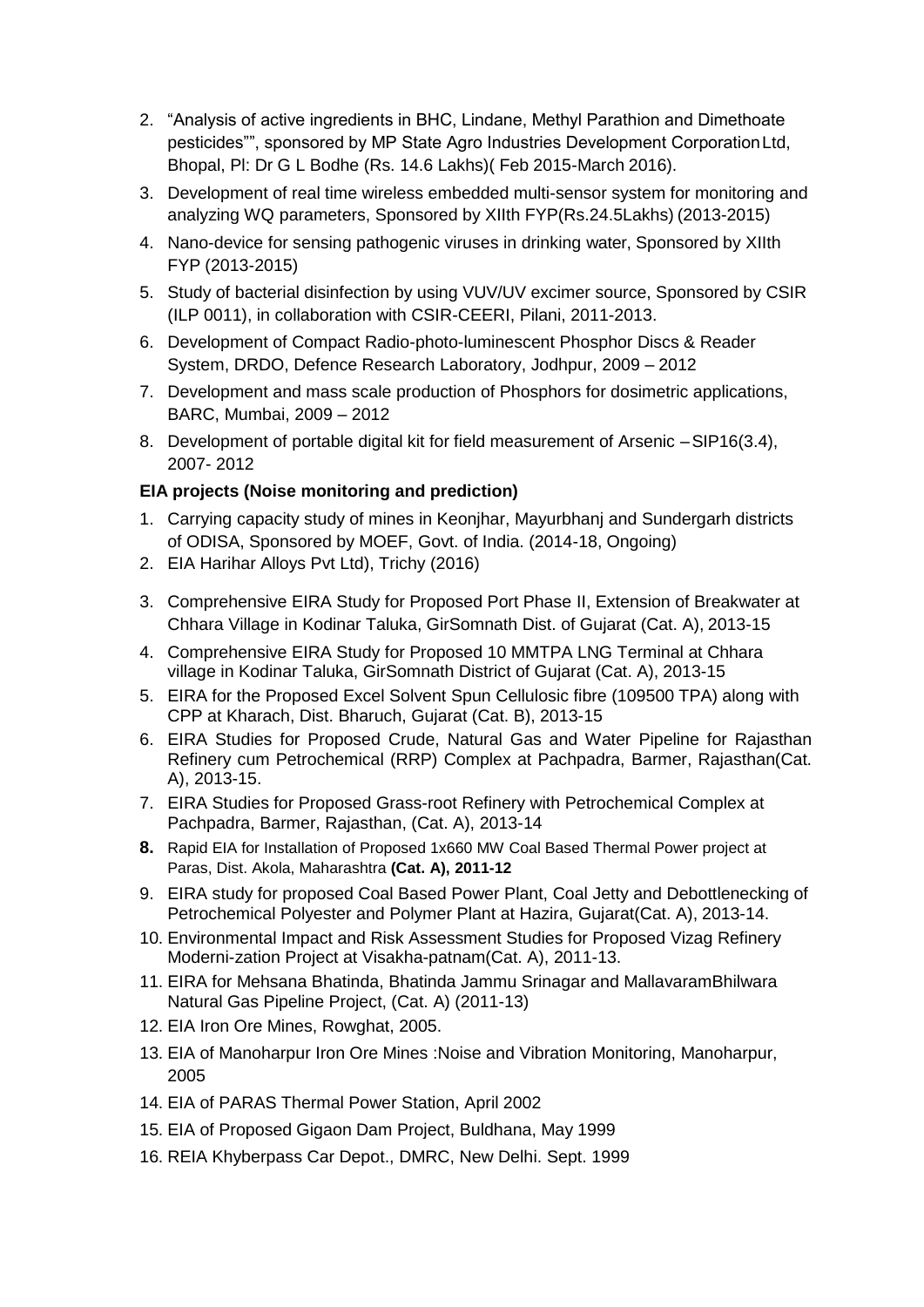- 17. CEIA Study for Jalipa and Kapurdi Mining-cum- Lignite Based Thermal Power Generation Project, RSEB, Jaipur, Rajastha, April 96.
- 18. Comprehensive Environmental Impact assessment for Site of Lignite Power Corporation, Jayamkondam, Tamilnadu, Sept. 1993.
- 19. Bharat Petro-Chemicals Ltd. Bombay, Maharashtra, April-June 1991
- 20. Hindustan Organic Chemicals Ltd. Bombay, Maharashtra, Jan. 1991
- 21. Tamilnadu News-print and Papers Ltd. Kagithapuram, Tamilnadu, March 1991.
- 22. EIA of six LPG units of ONGC at Vaghodia, Gujarat,July 1990
- 23. Hindustan Petro-Chemicals Ltd. Bombay (Maharashtra). Sept. 1989.
- 24. Naogaon andCacher paper project of HPC, Gauhati (ASSAM), 1988.
- 25. Desalting plant CTF of ONGC, Ahmedabad, Gujarat, 1989

# **EIA projects (Vibration monitoring and impact assessment)**

- 1. Acoustic induced vibration studies over the monuments within a radius of 10 kms for proposed Godhna Thermal Power Station (2X800MW) in Godhna, Salkhan and Kukda villages, Janjgir-Champa District (CG), Sponsored by Karnataka Power Corporation Ltd., Rs. 28.05 Lakhs (March 2016 – March 2017)
- 2. Noise &Vibration Study, HAPL, Trichy, July 2014.
- 3. Assessment of Impact of Vibrations Generated due to Construction Activities of Proposed Baradwar Dolomite mine, Champa, August 2011
- 4. Assessment of Impact of Vibration due to Constructional Activities of Proposed JSW Thermal Power Plant on Jaigad Fort, March 2010.
- 5. EIA of PARAS Thermal Power Station, April 2002.
- 6. Monitoring and Assessment of Vibration Impact :Rajhara Hill Lease (SAIL), July 2010.
- 7. EIA of BSL Project, Sunder Nagar (HP), June 99 and April 2000
- 8. EIA of Proposed Gigaon Dam Project, Buldhana, May 1999

# **Ph.D. and M.Tech.students supervised:**

## **Ph.D. students supervised**

1. "Thermal power plant and transmission network management : Voltage security and Environmental constraints", Kishor P Porate, GH Raisoni College of Engg., Nagpur. (2014)

# **M. Tech. Projects Supervised**

- 1. "Design and Development of Micro-controller Based Ultrasonic Flow meter.", Mr. M.M. Sharma, M.Tech (Electronics), VRCE, Nagpur.(1997)
- 2. "PC Based Neuro-Fuzzy controller for some Environmental Parameters", MrPramod N Gajbhiye, M.Tech (Electronics), VRCE, Nagpur. (2000)
- 3. "Micro-controller based Fuzzy controller for non-linear system", MrPramod R. Ramtekkar, M.Tech (Electronics), VRCE, Nagpur. (2002-2003)
- 4. "Design and Development of Neuro-Fuzzy Based Adaptive Controller", MsShruti S Raut, M.Tech (Electronics), VNIT, Nagpur. (2003-2004)
- 5. "Hospital Management System for NEERI Dispensary", Jayashree S Naidu, Amruta V Ghare, MCA, Kamla Nehru Mahavidyalaya, Nagpur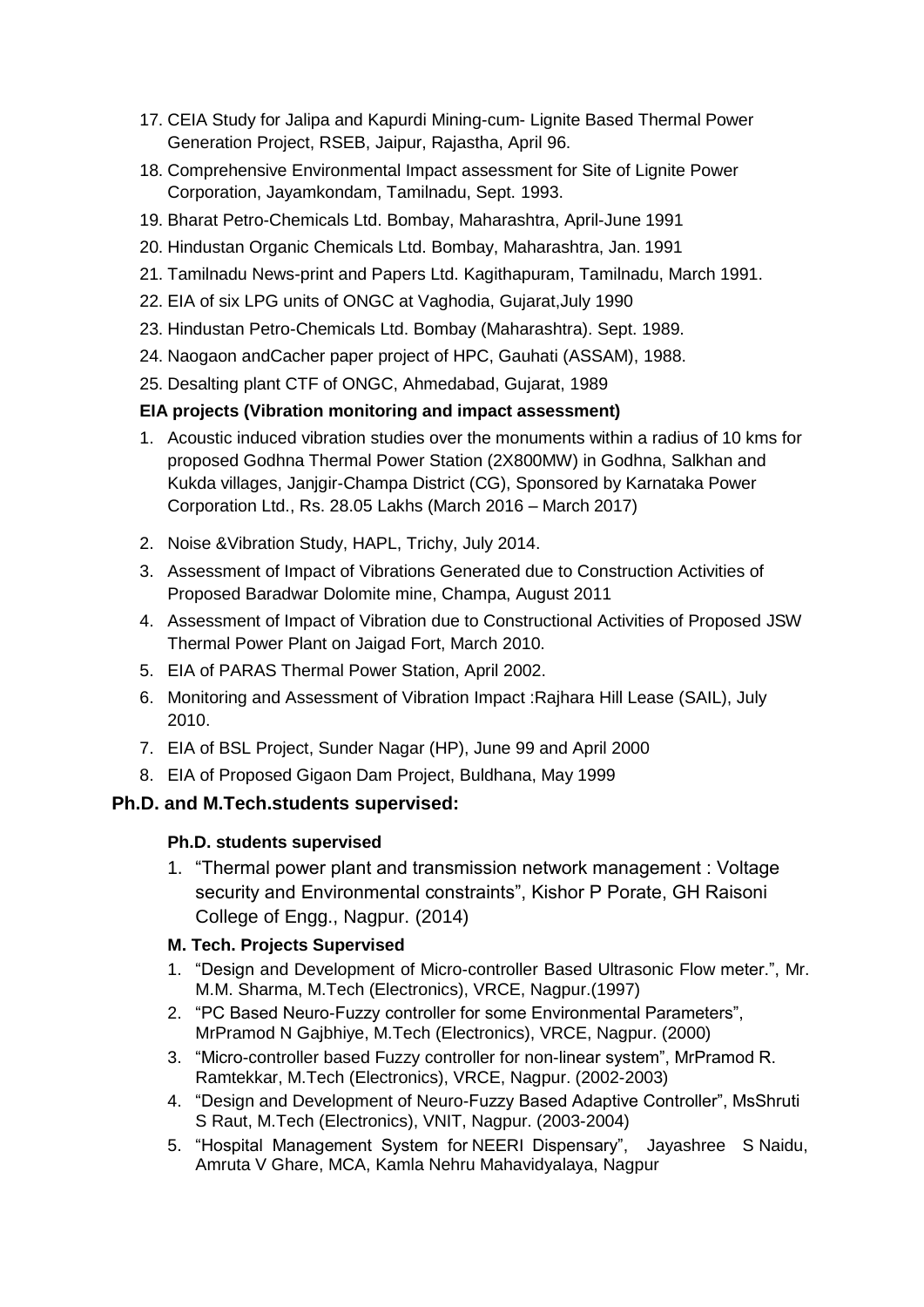- 6. "Configurable Remote Access Measurement System", Vikas Kumar, MCA, Ramdeobaba Institute of Computer Applications, Nagpur.
- 7. "Energy, Environment Interaction of Thermal Power Plant: A Case study", Sunil D Kulkarni, Rajiv Gandhi College of Engg Research and Technology, Chandrapur. ( 2006 - 07)
- 8. "Design of micro-strip antenna using neural network", DeepaliSontakke, YCCE College of Engineering, Nagpur (2010).
- 9. "Design & Development of Interface for Realtime wireless monitoring of environmental parameters", NiveditaDeopujari, Cummins COE for Women, Pune-52 (2011)

### **M. Tech. Dissertations Supervised (By research)**

- **1.** "Neuro-Fuzzy Techniques: An Implementation to Some Environmental Parameters"SonaliNavghare, NEERI, Nagpur. **(2010).**
- **2.** "Design and development of neuro-fuzzy based model for noise environment", Asheesh Sharma, ESDM, NEERI, Nagpur (2016)
- **3.** "Remote monitoring and management of analytical instruments through LAN/WAN", Poonam J. Prasad, ESDM Division, NEERI, Nagpur (2015).

#### **Books:**

Chapter on "Future Prospects of Plasma Treatment Technology for Disinfection", WamanPaunikar, Swapnil Sanmukh, Krishna Khairnar, RajashreeChandekar, Chetan Khapekar, Naresh Bokade, Udit Pal,RamPrakash,GhanshyamBodheinthebook **InformationTechnologyintheEmerging**

### **Peer- reviewed (SCI) publications:**

- **1.** Krupadam Reddithota J; BhagatBhagyashree; Wate Satish; **Bodhe, Ghanshyam**; Sellergren B.; AnjaneyulYerramilli, "Fluorescence Spectrophotometer Analysis of Polycyclic Aromatic Hydrocarbons in Environmental Samples Based on Solid Phase Extraction using Molecularly Imprinted Polymer", International Journal of Environmental Science & Technology, Vol. 43, No.8, pp 2871-2877, April 2009**. (IF 4.36, Citations:19)**
- **2.** KishorPorate, K L Thakre and **G L Bodhe**, "Distributed FACT Controllers as an Effective Tool for Reduction in Environmental Pollution due to Thermal Power Plant", WSEAS Transaction on Power Systems, Issue 3, Volume 4, pp85-94, March 2009.(**Citations:03**)
- **3.** K.B.Porate, K.L.Thakreand **G.L. Bodhe**, "Voltage Stability Enhancement of Low Voltage Distribution Network Using Static VAR Compensator : A Case Study", WSEAS Transactions on Power Systems, Issue 1, Volume 4, pp32-41 January 2009.(**Citations:04**)
- **4.** A. B. Chelani, C. A. Moghe , S. Nimsadkar, K. Gandhi, **G. L. Bodhe**, S. M. Dhopte, N. P. Thacker"Evaluation of bias, precision, and systematic errors in proficiency testing of Cl2 and Cu concentration in water", Journal of Accredited Quality Assurance, On-line, April 2011. DOI 10.1007/s00769-011-0782- 1.(**IF:1.036**)
- **5.** P. R. Salve, H. Lohkare , T. Gobre, **G. Bodhe**, R. J. Krupadam, D. S. Ramteke, S. R. Wate "Characterization of Chromophoric Dissolved Organic Matter (CDOM)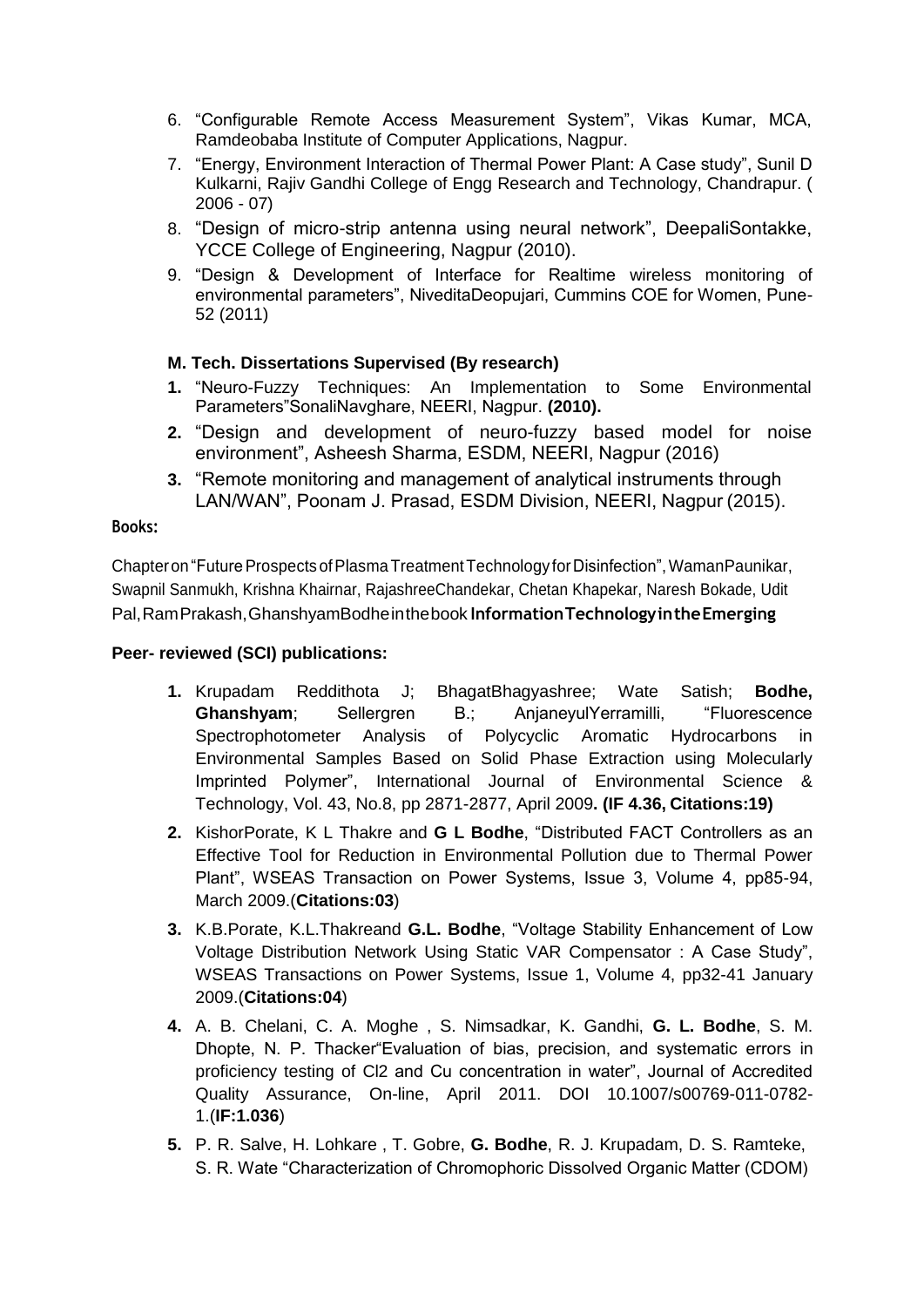in Rainwater Using Fluorescence Spectrophotometry" Bulletin of Environtal Contamination and Toxicology, Vol. 88, Issue 2, pp 215-218 February 2012 (DOI 10.1007/s00128-011-0424-7). (**IF 1.139**).

- **6.** S R Navghare, **G L Bodhe**, Shruti "Design of Adaptive pH Controller using ANFIS**"** International Journal of Computer Applications (0975 – 8887) Volume 33, No.6, pp41-48, November 2011. (**IF 0.835, Citations:01**).
- **7.** Kishor B. PORATE, Krishna L.THAKRE, **Ghanshyam L. BODHE,** "Minimization of GHG's in coal based thermal power plants", Journal of Electrical Engineering, Volume 12 / 2012 - Edition : 4, Article 12.4.21, Pages 139-146 (2012). (**IF:0.967**)
- **8.** Poonam J. Prasad, **G.L. Bodhe**, "Trends in laboratory information management system", Journal of Chemometrics and Intelligent Laboratory Systems, Volume 118, 15 August 2012, Pages 187–192. DOI:10.1016/j.chemolab.2012.07.001(**IF: 2.295**).
- **9.** K. B. Porate, K. L. Thakre and **G. L. Bodhe**, "Impact of wind power on generation economy and pollution from coal based thermal power plant," International Journal of Electrical Power and Energy Systems, Vol. 44, Issue 1, January 2013, pp889896

https://www.sciencedirect.com/science/article/pii/S0142061512004772?via%3Dih ub **,Citations:02**)

- **10.** Kishor B. Porate, Krishna L. Thakre, GhanashyamBodhe "Power plants coordination for economic and environmental load dispatch of thermal power plants with wind generation systems", Int. J. Power and Energy Conversion, Vol. 4, No. 3, 2013, 251-267, 2013. **DOI**:10.1504/IJPEC.2013.054844.
- **11.** Sharma Asheesh, BodheGhanshyam, Schimak, G. "Development of a traffic noise prediction model for an urban environment", Noise and Health, Vol. 6, issue 68, pp63-67, Jan-Feb 2014 (IF 1.68).
- **12.** Asheesh Sharma, Ritesh Vijay, G. L Bodhe and L.G Malik, "Adaptive Neuro Fuzzy Inference System for Traffic Noise Prediction", International Journal of Computer Applications (0975–8887), Volume 98, No.13, July 2014 (IF 0.791).
- **13.** "Extremely Low Frequency Electromagnetic Field (ELF-EMF) and childhood leukemia near transmission lines: A review", P. A. Kokate2\*, A. K. Mishra, S. K. Lokhande, G. L. Bodhe, Journal of Advanced Electromagnetics, VOL. 5, NO. 1, pp30-40, April 2016 (IF 0.897).
- **14.** "Development of adaptive and customizable Base Station System in Wireless Sensor Network", NeerajBokade, G L Bodhe, Naresh Bokade, Kishore D Kulat, International Journal of Applied Engineering Research, ISSN 0973-4562 Volume 11, Number 1 (2016) pp 33-39. (IF=0.53)
- **15.** Appraisal of Noise Level Dissemination Surrounding Mining and Industrial Areas of Keonjhar, Odisha: A Comprehensive Approach Using Noise Mapping, Satish K. Lokhande\*, Satyajeet A. Dhawale, Samir S. Pathak, Rakesh Gautam, Mohindra C. Jain, Ghanshyam L. Bodhe, Journal of Archives of Acoustics Vol.42, No.3, PP.423-432 (2017)(IF=0.89).
- **16.** Assessment of heterogeneous road traffic noise in Nagpur, India, Satish Lokhande, Samir S pathak, Piyush K Kokate&Ghanshyam L Bodhe, Journal of Archives of Acoustics (IF=0.89), Accepted for Publication.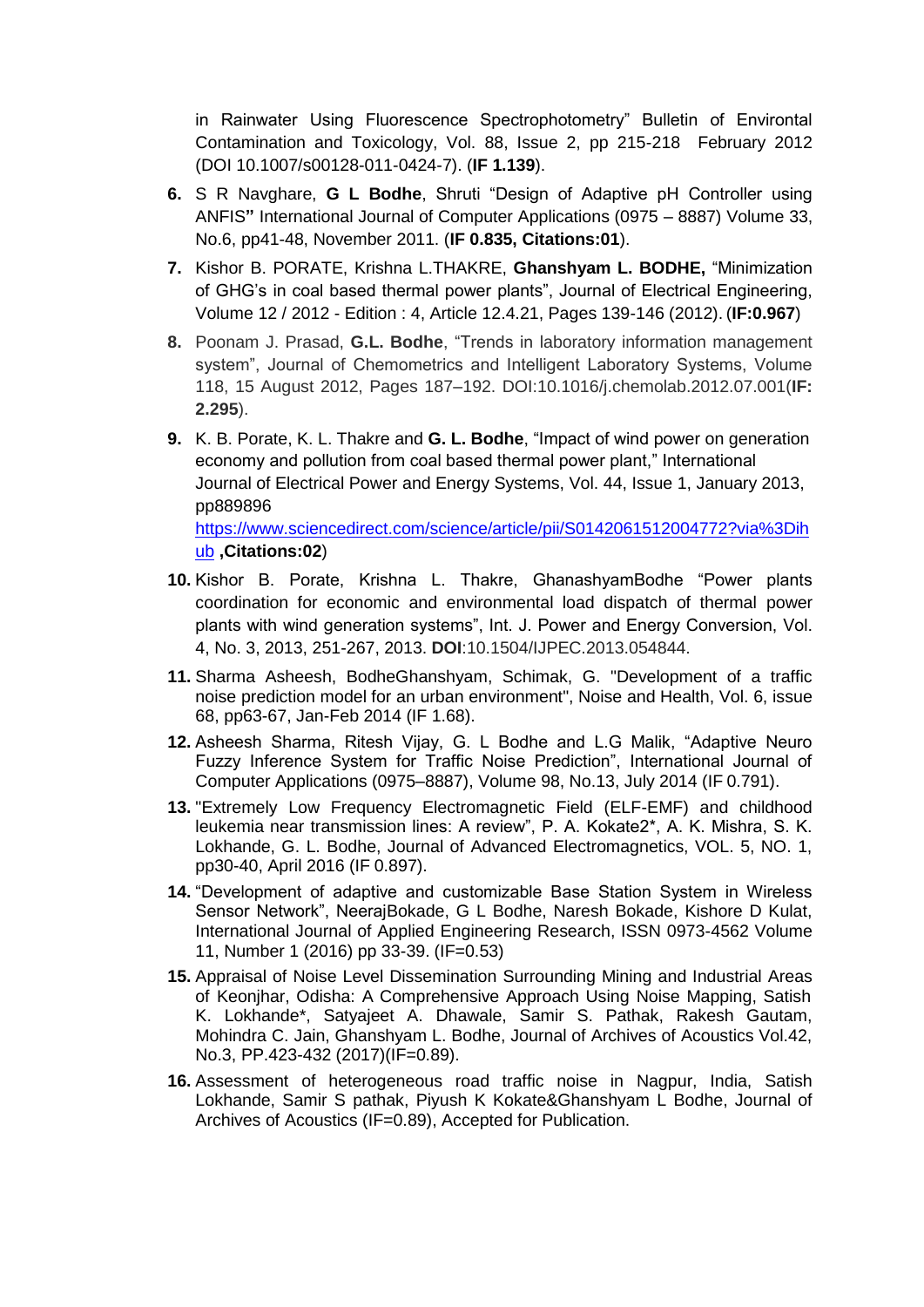#### • **Research Papers Published in Non-SCI Journals**

- 1. **Bodhe G. L**.,"Instrument Interfacing through IEEE-488: A Case Study", Journal of Institution of engineers (India), special issue on instrumentation Electronics, Vol.72, part ET 4, pp.144-148, Feb.1992.
- 2. **Bodhe G.L**., Muthal P.L., Nawghare P.M., " Water Quality Monitoring Instruments: Design Aspects", Journal of Instrument Society of India, Vol.24, No.3 & 4, pp.117-123, 1994.
- 3. MohiteAsawari, **Bodhe G. L**., Bassin J. K. and KondawarV.K."Integration of Weather and Air Pollution Monitors and Development of Software for PC Based Data Acquisition System". J. of Instrument Society of India, Vol.26, No.2, pp80-87, 1996.
- 4. **Bodhe G. L**., Dhopte S. M. and Kondawar V. K. "PC Based Water Quality Monitoring System", Special issue of the Journal of Instrument Society of India, Vol. 26, No. 3, 1996.
- 5. **Bodhe G. L**., Muthal P. L. and Nawghare P. M. "Microprocessor Based On-line **Water**

Quality Monitoring System", J. of Instrument Society of India, Vol.27, No.1, pp53-59, 1997.

- 6. Clifford T., **Bodhe G. L.** and Kondawar V. K.,"Towards Intelligent Control System Design: The Fuzzy Paradigm" J. Instrument Society of India, Vol. 28(1), pp. 1-11, 1998.
- 7. **Bodhe G.L**., TalkhandeSangita, PentuSaheb S. &Dharmadhikari D.M. "A Portable Instrument for Temperature Inversion studies", Journal of Instrument Society of India, Vol 30(2), pp 101-108, 2000.
- 8. **Bodhe G.L**., Nawghare P.M. "A Stand-alone Process Controller for pH", Journal of Instrument Society of India, Vol. 30(3), pp 184-193, 2000.
- 9. **Bodhe G.L**. and Kondawar V.K. " Fuzzy Logic Controller : An Implementation for Non-Linear System ", Journal of Instrument Society of India, Vol.34(1), pp 72 – 82, 2004.
- 10. **Bodhe G L** ,SonaliNavghare and Dharmadhikari D M "Fuzzy Logic: Instrumentation and Control Applications in Environmental Engineering", Journal of Instrument Society of India, Vol. 34(2), pp 109 - 120, 2004.
- 11. **Bodhe G L**, SonaliNavghare and Dharmadhikari D M "Design and Development of Programmable Field Instruments", Journal of Instrument Society of India, Vol.35(4), pp341-349, 2005.
- 12. **Bodhe G L**, D S Tajne, Sangeeta Talkhande, RenukaDashputre and D M Dharmadhikari, "**A**n Investigation of Noise Exposure on Residential Areas: Rail Car Depot" Journal of Indian Association for Environmental Management, Vol 33, No 2, pp82-87, 2006.
- 13. **G L Bodhe,** S. Sona, S. PentuSaheb, "Implementation of low power battery operated wireless sensor network for measuring mixing height using tethered balloon", Journal of Instrument Society of India, Vol.40, No.1, pp41-42, March 2010.
- 14. **G L Bodhe,**Priya K Humane, Saurabh Sona and N P Thacker, "Design and Development of Lab-View based pH Controller", Journal of Instrument Society of India, Vol.40, No.2, pp139-140, June 2010.
- 15. **G L Bodhe,** Poonam J Prasad, "Online Instrument Controlling and Information Management System", Journal of Instrument Society of India, Vol.40, No.2, pp119-121, June 2010.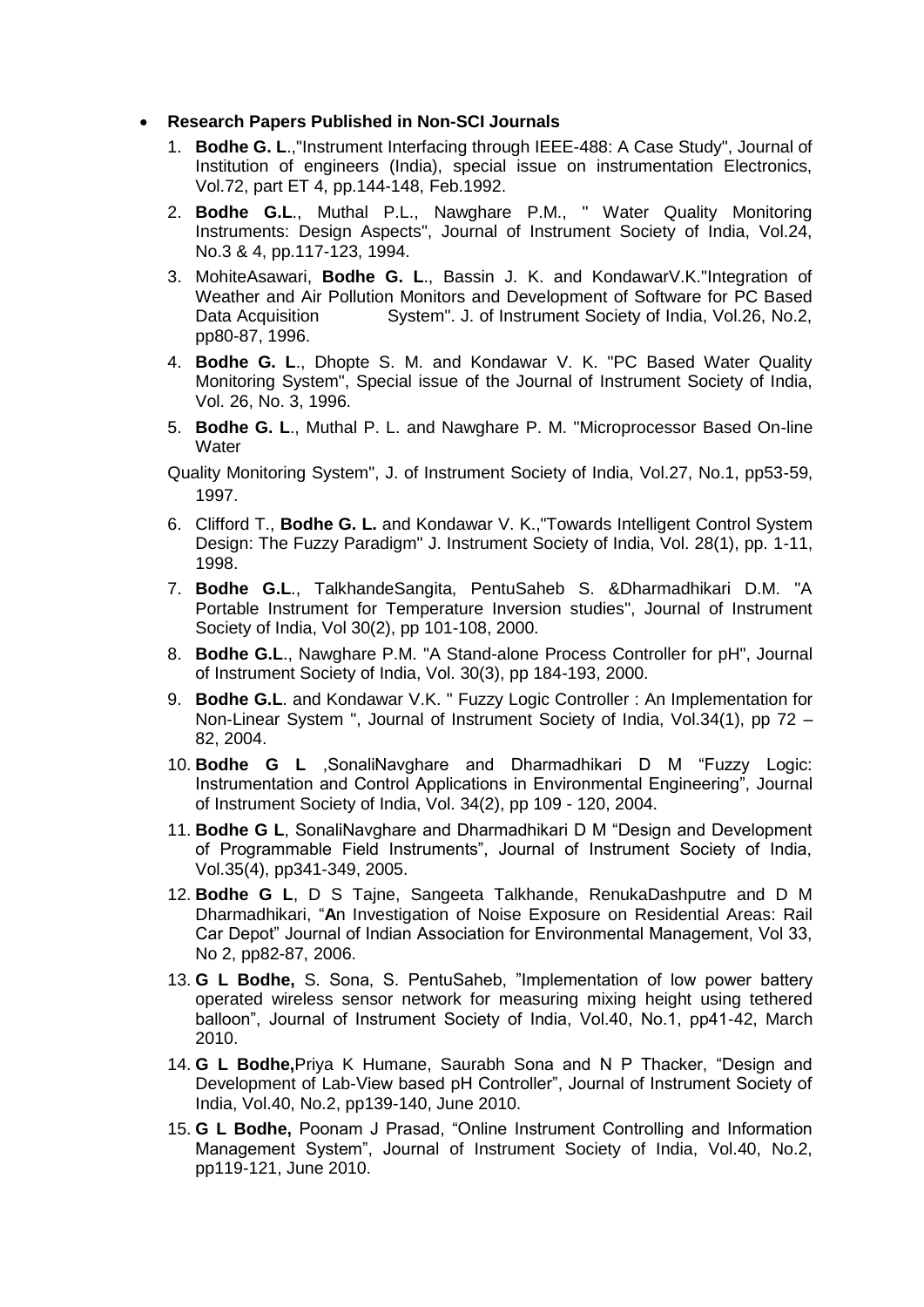16. S K Atre,S. Sona, **G L Bodhe,** P L Muthal an S V Moharil, "Microcontroller based temperature controller/programmer for thermoluminescence (TL) dosimetry", Journal of Instrument Society of India, Vol.40, No.4, pp270-273, December 2010.

### • **Papers inConferences/Workshops:**

- 1. Badrinath S. D., Pawan Kumar, Sathiyaraj S.P., Muthal P.L. Kondawar V.K., **Bodhe G.L.**, Dutta H. N. and Naithani,"Application of Acoustic Sounding data in EIA of Jayamkondam lignite mines and thermal power plant" Seventh International Symposium on Acoustic Remote Sensing and Associated Techniques of the Atmosphere and Oceans, Boulder, Coloraddo, USA. Oct.24-26, 1994.
- 2. Bodhe G. L., Dhopte S. M. and Kondawar V. K. "PC Based Water Quality Monitoring System", Proceedings of the International Conference on Instrumentation (ICI-1996), 8-10 August, Bangalore (India), pp183-188, 1996.
- 3. BodheG.L.,"Low Cost Instrumentation in Environmental Monitoring" a Country report presented at International Workshop organised by Commonwealth Science Council and COSTED at Jawaharlal Nehru Center for Advance Scientific Research, Bangalore. 9 - 14 March, 1998.
- 4. Bodhe G L, Dhone S N and Dharmadhikari D M, "Instrumental Techniques for Waste Assessment, Monitoring and Control in Water Distribution System", Proceedings of International Conference on Water & Environment (WE-2003), Regional Research Laboratory, Bhopal, pp 292 – 302 (Watershed Management), Dec 15-18, 2003 (India).
- 5. Bodhe G L, MuleyMekhala and Dharmadhikari D M, "On-line Instrumentation for Environmental Monitoring", Proceedings of International Conference on Instrumentation (INCON-2004), Pune Institute of Engineering and Technology, Pune, 19 – 21 December 2004.
- 6. Bodhe G L, Deshpande Leena, Saurabh Sona and RakhundeRupali, "Cost-effective Portable Electronic Instrument for Field Measurement of Arsenic" International Conference on Water Crises - Challenges and Opportunities, NEERI, Nagpur, 28 – 29 Feb 2008.
- 7. K.B.Porate, K.L.Thakre and G.L. Bodhe , "Voltage Stability Enhancement of Low Voltage Distribution Feeder Using Static VAR Compensator : A Case Study", Proceedings of 8th International Conference on Applications of Electrical Engineering, AEE-09, University of Houston, Houston, Texas (USA), April 30 - May 02, 2009
- 8. SonaliNavghare, G L Bodhe, "Design and Implementation of Real Time NeurofuzzyBasded pH controller", ICETET-09, Second International Conference on Emerging Trends in Engineering and Technology, G H Raisoni College of Engineering, Nagpur, December 16 - 18, 2009, pp.946-952.
- 9. G L Bodhe, Priya K Humane, Saurabh Sona and N P Thacker, "Design and Development of Lab-View based pH Controller", Presented at International Conference on Instrumentation (ICI-2009) Organised by Instrument Society of India and MaharshiKarveStreeShikshanSanstha's Cummins College of Engg. for Women, PUNE, January 21-23, 2010.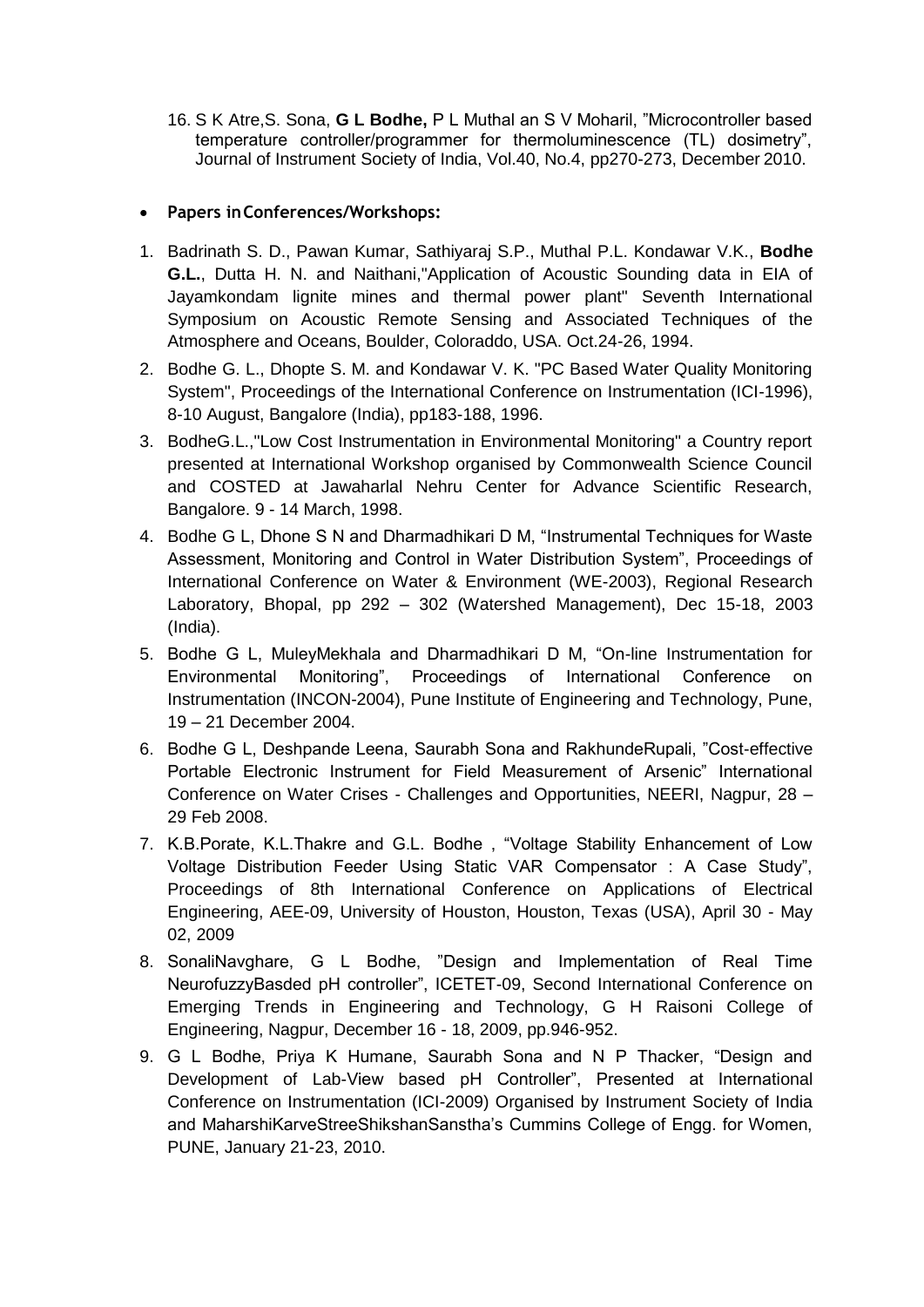- 10. G L Bodhe, Saurabh Sona and S PentuSaheb, "Implementtaion of Low Power Battery Operated Wireless Sensor Network fpr Measuring Mixing Height Using Tethered Baloon", Presented at International Conference on Instrumentation (ICI-2009) Organised by Instrument Society of India ndMarahsiKarveStreeShikshanSanstha's Cummins College of Engg. for Women, PUNE, January 21-23, 2010.
- 11. G L Bodhe, Poonam J Prasad, "Online Instrument Controlling and Information Management Systemr", Presented at International Conference on Instrumentation (ICI-2009) Organised by Instrument Society of India and MarahsiKarveStreeShikshanSanstha's Cummins College of Engg. for Women, PUNE, January 21-23, 2010.
- 12. S P Gawande, K.B.Porate, K.L.Thakre and G.L. Bodhe "Synchronization of synchronous generator and induction generator for voltage and frequency stability using STATCOM", International Conference on Emerging Trends in Engineering and Technology (ICETET-10), Organised by G H Raisoni College of Engineering, Nagpur, and hosted by BITS Goa Campus, pp. 407-412, 16-19 Nov. 2010.
- 13. Prasanna L. Zade, N. K. Choudhari, G. L. Bodhe and DeepaliSontakke, International Conference on Communication Applications-Telecommunication, "An Adaptive Neuro-fuzzy Approach for Analyzing and Synthesizing Rectangular Microstrip Antenna"24-27 December, 2010, Pondicherry (doi:10.3850/978-981-08-7302- 8\_1358).
- 14. Bhave V. R., Pandya G. H., Alone B. Z., Muthal P. L., Dharmadhikari D. M., Dhopte S. M., **Bodhe G. L.** and Nair S. R. "Instrumental methods for portable water analysis kits", presented in symposium on Recent trends in instrumental methods of analysis, organised by Dept. of Chemistry, university of Roorkee, Roorkee, March 1989.
- 15. **Bodhe G.L**., Muthal P.L., Nawghare P.M., " Water Quality Monitoring Instruments: Design Aspects", presented in National Symposium on instrumentation, Organised by Instrument Society of India at Sri Venkateswara University, Tirupati, 9-12 Jan.,1994.
- 16. **Bodhe G. L**., Muthal P. L. and Nawghare P. M. "Multichannel Automatic Sequential Air Sampler", Presented in National Symposium on Instrumentation, Karnataka University, Dharwad, 8-11 Nov. 1994.
- 17. MohiteAsawari, **Bodhe G. L**., Bassin J. K. and KondawarV.K."Integration of Weather and Air Pollution Monitors and Development of Software for PC Based Data Acquisition System", presented in National Symposium, organised by Instrument Society of India, Osmania University Campus, Hyderabed, 25-28 Sept.1995.
- 18. **Bodhe G. L**. Muthal P. L. and Nawghare P. M. "Microprocessor Based On-line Water Quality Monitoring System", presented in National Symposium, organised by Instrument Society of India, Osmania University Campus, Hyderabed, 25-28 Sept.1995.
- 19. **Bodhe G. L**., MohiteAsawari, Muthal P. L. and Kondawar V. K. "Development of PC-Based Software for Monostatic SODAR", Symposium on Instrumentation (NSI-22), 22-25 October 1997.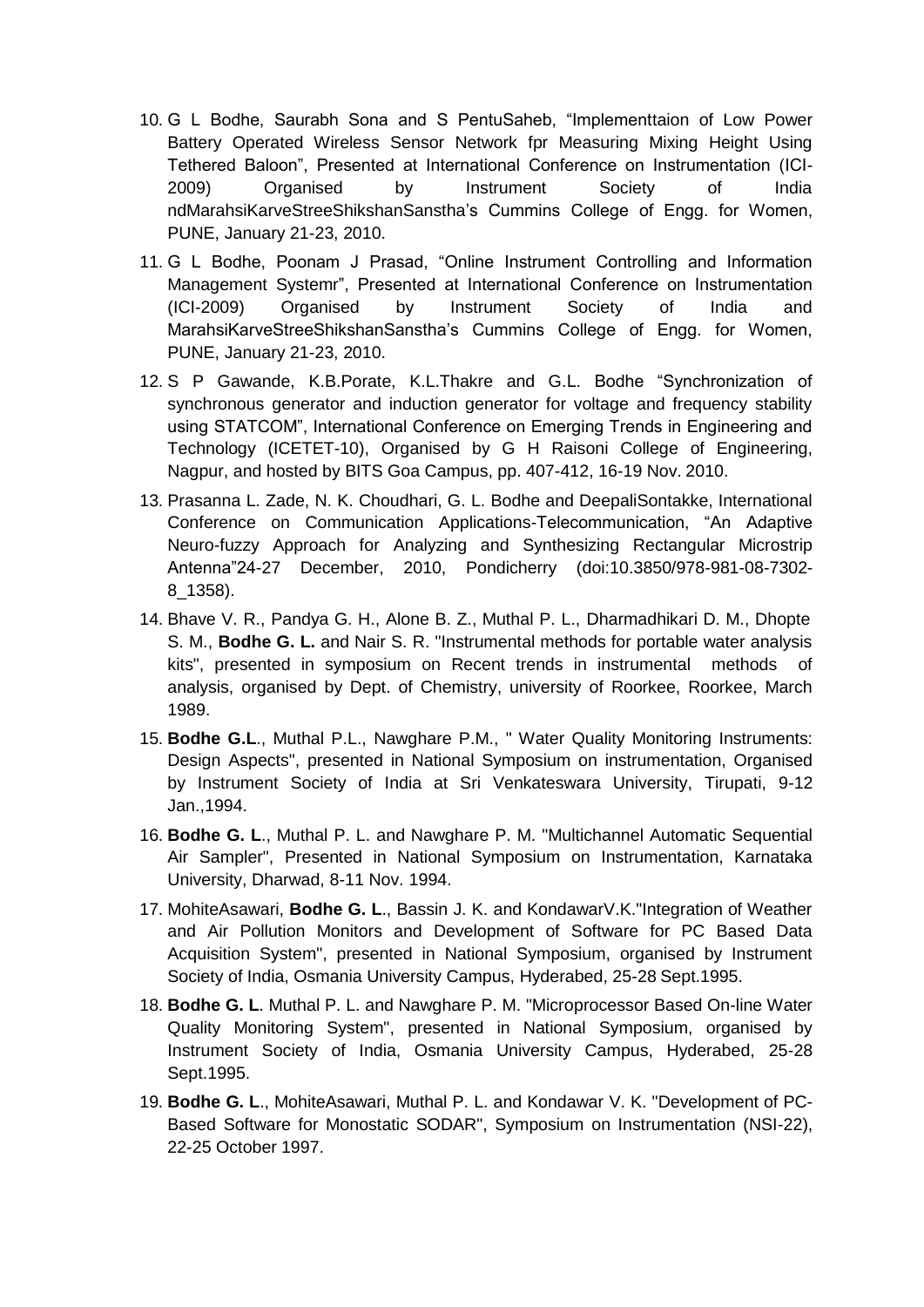- 20. **Bodhe G.L**., Kondawar V.K. and Nawghare P.M."Multiparameter Controllers: A Need for an Industry", Symposium on Instrumentation (NSI-22), 22-25 Oct.1997.
- 21. **Bodhe G.L**. Sharma M.M. and KondawarV.K."Design of Microcontroller Based Ultrasonic Flowmeter", National Symposium on Instrumentation (NSI-23), 7-10, October, 1998.
- 22. D.M. Dharmadhikari, Pande R.A., **Bodhe G.L**., &DashputreRenuka "Application of Flash Combustion Coupled with Gas Chromatography for Environmental samples", presented at National Symposium on Instrumentation, Goa 2-5 Feb. 2000.
- 23. **Bodhe G.L.,**TalkhandeSangita, PentuSaheb S. and Dharmadhikari D.M. "A Portable instrument for Temperature Inversion Studies", presented at National Symposium on Instrumentation, Goa, 2-5 Feb. 2000.
- 24. **Bodhe G.L**., &Nawghare P.M. "A Standalone process controller In pH", presented at National Symposium on Instrumentation, Goa, 2-5 Feb. 2000
- 25. Dharmadhikari D.M., **Bodhe G.L**., Pandya G.H. "Management of Environmental Noise in an Industry: A Case Study", Proceedings of National Symposium on Environment, Bangalore University, June 2000, pp. 86-88.
- 26. **Bodhe G.L**. "Design and Development of SCADA System: An approach for Electrical Energy Management", National Symposium on Instrumentation (NSI - 25), Organized by Dept. on Instrumentation, Indian Institute of Science and Instrument Society of India, Bangalore, Nov. 8 - 11, 2000.
- 27. **Bodhe G L** ,"Design and Development of SCADA system: An Approach for Power Distribution System", AICTE Winter School on Automation of Power Distribution Networks for a New Millennium, Dept. of Electrical Engineering , VRCE, Nagpur. Oct  $9 - 20$ , 2000.
- 28. **Bodhe G.L**., TalkhandeSangita, Dharmadhikari D.M. and Kaul S.N. "Review of Recent Trends in Automation: Effluent Treatment Plant" IAEM National Conference on recent Advances in Waste Management, Institute of Technology, Banaras Hindu University, Varanasi, Feb. 23 – 25, 2001. pp 161 – 165.
- 29. **Bodhe G L** , Dharmadhikari D M, Kaul S N ,"Automation in Water and Wastewater Treatment Facilities", Conference on Pollution Prevention and Control in India, VRCE, Nagpur. March 2 – 3, 2002 pp 245-250.
- 30. **Bodhe G L**, NavghareSonali and Dharmadhikari D M "Fuzzy Logic: Instrumentation and Control Applications in Environmental Engineering", National Symposium on Instrumentation (NSI-27), Bhartiar University, Coimbatore, 27-29 Nov 2002, pp 104.
- 31. **Bodhe G L**, SonaliNavghare and Dharmadhikari D M "Design and Development of Field Instruments : A Case Study", Presented at National Symposium on Instrumentation, NSI-28, G B pant University, PantNagar, Nov 3 – 5, 2003.
- 32. **Bodhe G L**, D S Tajne, Sangeeta Talkhande, RenukaDashputre and D M Dharmadhikari, "**A**n Investigation of Noise Exposure on Residential Areas: Rail Car Depot" Greentech International Conference on Environmental Management, 22 – 24 Oct 2005, Goa.
- 33. **Bodhe G L**, Vikas Kumar, Kondawar VK, "Configurable Remote Access Measurement System", National Symposium on Instrumentation (NSI-31), Instrument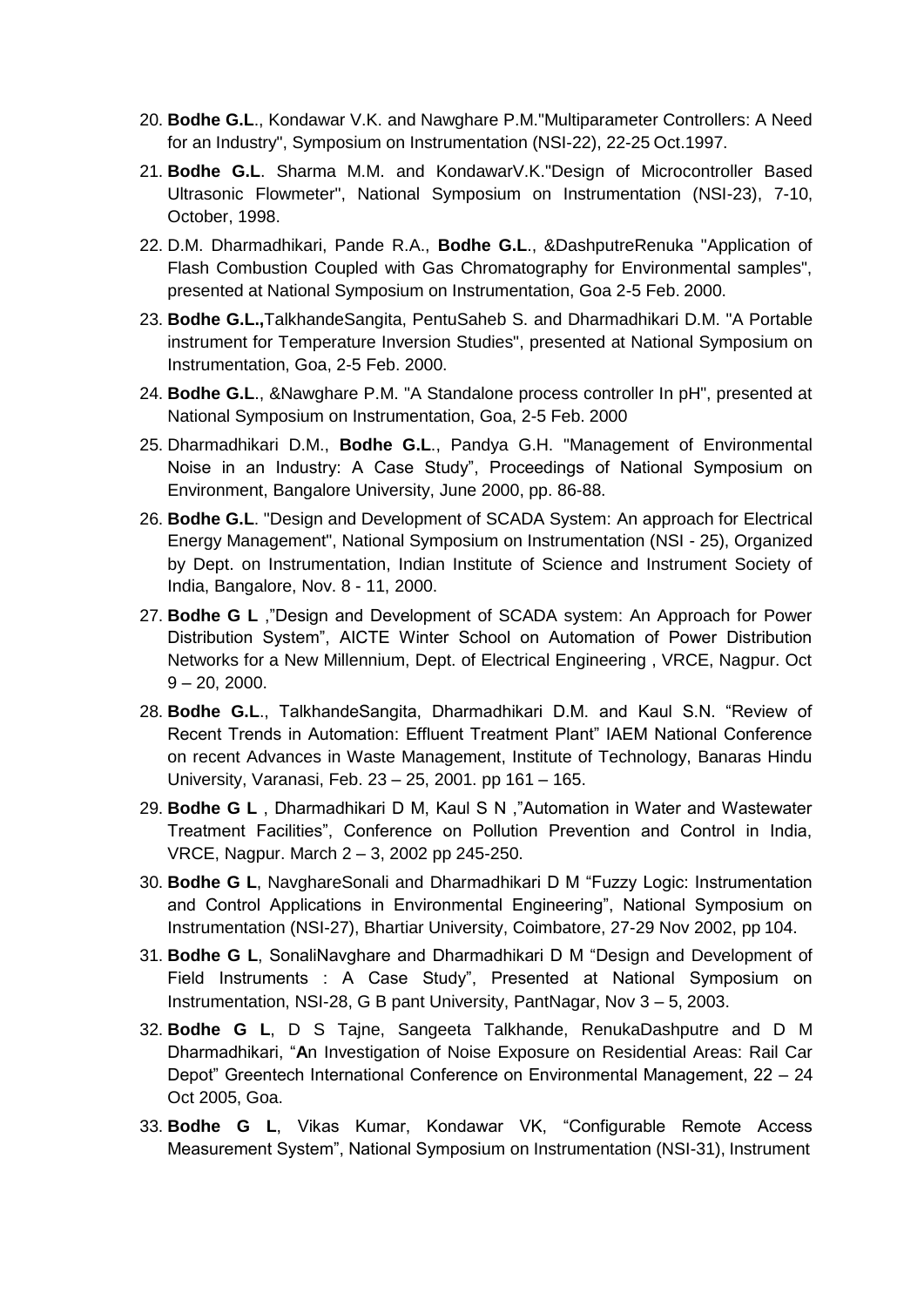Society of India and Institute of Technology and Management, Gwalior (MP), 12-15 Oct, 2006.

- 34. **Bodhe G L**, Vikas Kumar, Kondawar VK, "Configurable Remote Access Measurement System", National Symposium on Instrumentation (NSI-31), Instrument Society of India and Institute of Technology and Management, Gwalior (MP), 12-15 Oct, 2006.
- 35. Mahavadiwar V N, **Bodhe G L**, "Neural Network Model for Prediction of Dose Response of Food borne Pathogens", National Technology Paper presentation competition, SPARK-2007, KDK college of Engineering, Nagpur, 27 – 28 Feb, 2007.
- 36. S K Lokhande, **G L Bodhe**, D M Dharmadhikari, N P thacker "Nano-technology for Environmental Applications, An Overview". Presented at National Conference on NANOTRENDS-2008, DMP Deo Memorial Science College, Nagpur. Sept 27, 2008.
- 37. Poonam J Prasad, G L Bodhe and R A Sohoni, "Sophisticated Scientific Instrument Access via LAN/WAN" National Symposium on Instrumentation (NSI-37), 30-31 Oct and 1st Nov, 2012, Chandigarh.

#### **Training Programmes Organised:**

- 1. Organising member, WHO training programme on WQ monitoring and surveillance and emergency supply and sanitation, NEERI, Nagpur, March 5 – 30, 2007.
- 2. Organizing member, DST Cluster of Projects Meeting on "Sensors/Instrumentation for Water Pollution: Physical, Chemical and Biological: Detection and Mitigation", NEERI, Nagpur, April 24 – 26, 2008.
- 3. "Analysis of Pesticides & Other Organic Chemicals in Environmental Samples" NEERI, Nagpur, December 6-10, 2010
- 4. "Quality Assurance and Quality Control in Laboratory Analysis", sponsored by Central Pollution Control Board, NEERI, Nagpur, February 16 – 19, 2010.
- 5. "Advanced Instrumentation Techniques" sponsored by CPCB N Delhi, held at AI Division, NEERI, Nagpur during January 07-09, 2013.
- 6. "Advance Instrumental Analytical Techniques" sponsored by Central Pollution Control Board during September, 13-15, 2017, New Delhi.

#### **Patents/copy rights**

"Online Analytical Instruments Booking and Management System", copyright application ref no 005CR2015, Authors: POONAM PRASAD, GHANSHYAM BODHE, V.M.SHINDE.(2017)

#### **Write-up of Scientists Homepage (Details about their contribution in R & D along with personal details**

Dr Ghanshyam L Bodhe has completed his B.E. (Electronics and Power) from Govt. College of Engineering, Amaravati in 1985, subsequently Maser of Technology from Indian Institute of Technology, Powai, Mumbai in 1987. He has obtained Ph.D. (Electronics Engg. and Technology) from Nagpur University, Nagpur in 1997. He is serving in Analytical Instruments Division, NEERI since 1987 in different capacities as a Scientist.